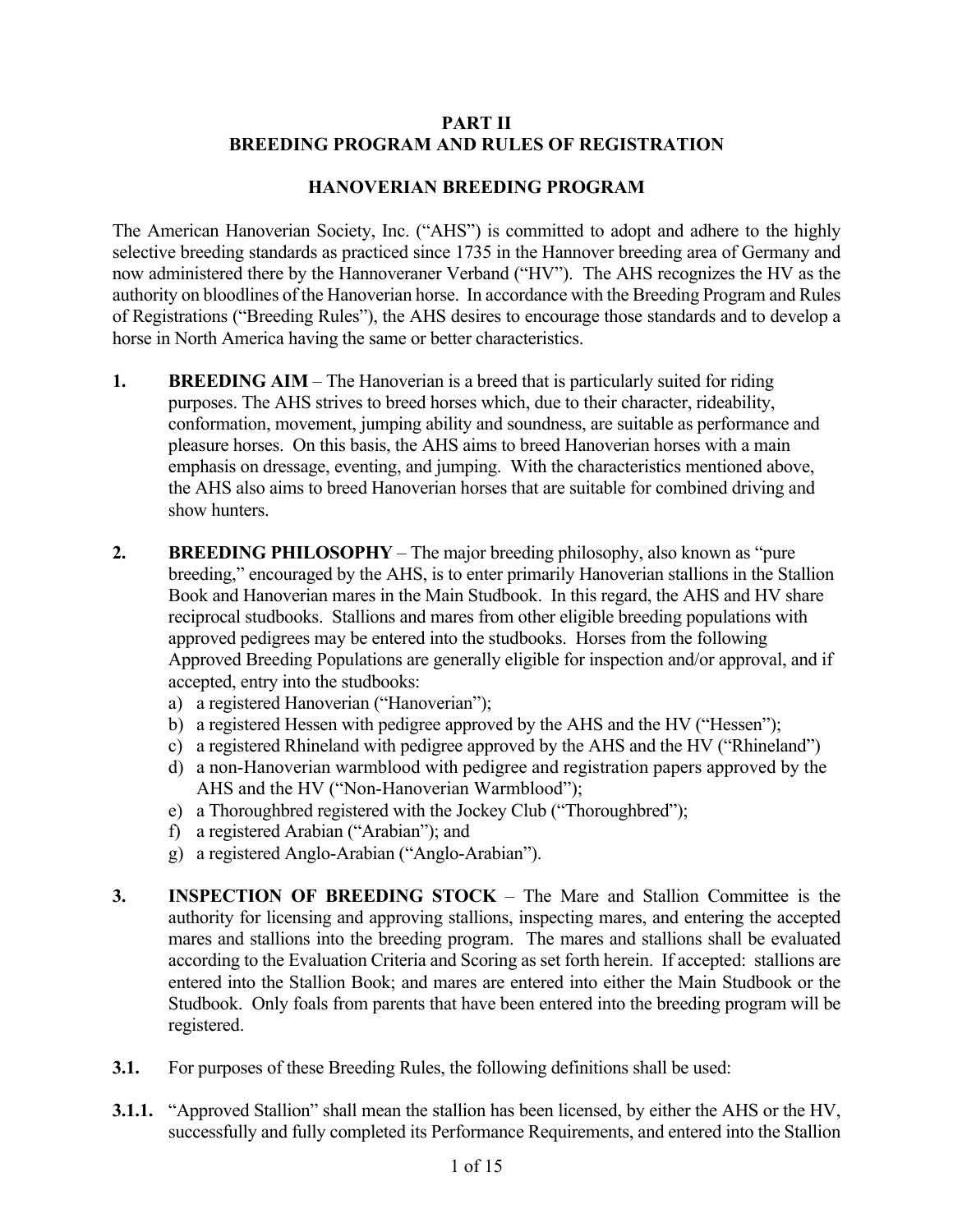Book; or the stallion is a World-Class Performance Stallion or a World-Class Performance Sire as fully set forth in section 4.8.2.

- **3.1.2.** "Licensed Stallion" shall mean the stallion has been licensed, by either the AHS or the HV, pending completion of its Performance Requirements.
- **3.1.3.** "Approved Mare" shall mean the mare has been inspected, by either the AHS or the HV, and entered into either the Main Studbook or the Studbook.
- **3.1.4.** "Evaluation Criteria" are defined as:
	- a) Typiness, Femininity or Masculinity Stallions must have a distinctly masculine bearing and mares a distinctly feminine expression. A horse's type must correspond to the AHS's breeding goal.
	- b) Quality of Conformation The main part of the body, i.e. from the chest to the buttocks, should fit into a rectangular, not square frame, with all parts harmoniously integrated; a noble head with expressive eyes; a well proportioned and well put on neck; withers pronounced and extending far back; shoulders sloping, and the angle between scapula and humerus large and open; long, broad forearm on correspondingly short cannon; straight legs; a strong but not tight back, well padded in the area of the kidney; long, well sprung hind rib; broad, slightly sloping croup. Careful attention is paid to the hindquarters, their angulation, proportion and joint formation. Hocks must be broad, clear and well defined; pasterns on all four legs of proper slope and length; hoofs well shaped, strong and sound.
	- c) Correctness of Gaits Movement as seen from front and rear must be straight; no winging or crossing over.
	- d) Impulsion and Elasticity (Trot) Impulsion must clearly emanate from the hindquarters, traveling through a relaxed back swinging in rhythm with the gait. Movements should be big, yet light and springy.
	- e) Walk The walk must be ground covering, relaxed and regular. Strides must be even with a clear four-beat sequence - not lateral or pacing. Freedom of shoulders and haunches and a supple back must be evident.
	- f) Canter (Stallions only) The canter is a three-beat gait with a distinct uphill and round quality. The canter should be marked by a lightness of the forehand and engagement of the hindquarters. It is to be penalized when it becomes four-beat and flat.
	- g) Overall Impression and Development As to a horse's size, sound judgment should prevail. Horses should be neither excessively large nor too small. In all cases height should be in proportion to the overall build. Harmony is more important than size. A horse's development must be commensurate with its age.
	- h) Scoring Each of the Evaluation Criteria shall be scored according to the following table:
		-
		-
		- 8 Good 2 Poor
		- 7 Fairly good 1 Very poor
		-
		-
		- 10 Excellent 4 Insufficient
		- 9 Very good 3 Fairly poor
			-
			-
		- 6 Satisfactory 0 Not evaluated

 5 - Marginal (In the case of a Hanoverian mare, if the mark "0" is given for any category, it is not taken into consideration in the scoring.)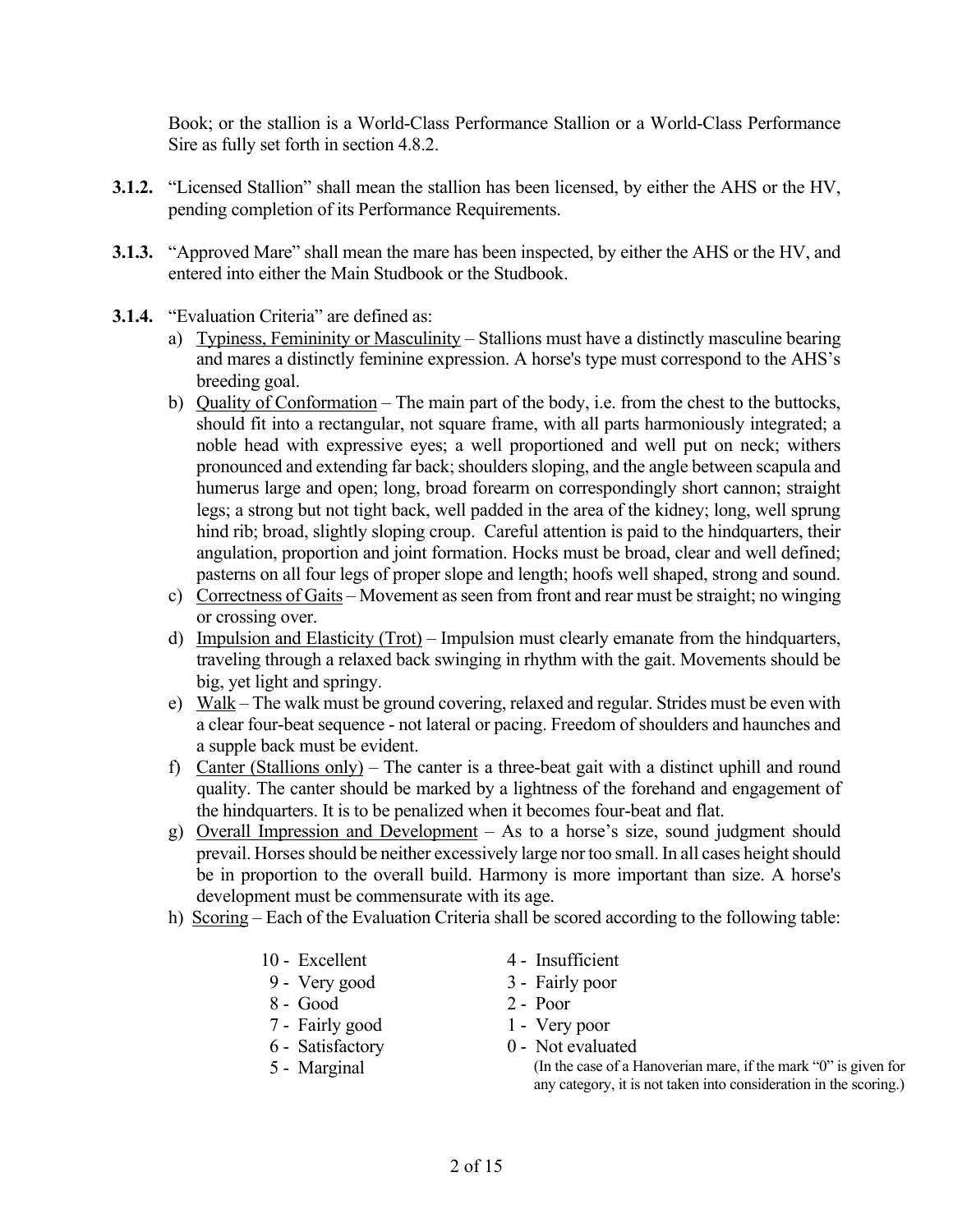# **4. LICENSING AND APPROVAL OF STALLONS**

**4.1.** Stallion Eligibility Requirements for Inspection

- In order to be eligible to be inspected, the stallion must meet the following requirements.
- a)  $Age$  The stallion must be at least three years old before being inspected.
- b) Ancestry Requirements The stallion must meet the following ancestry requirements.
	- 1) Six Generations of Approved Breeding The sire and the sires of each of the five female ancestors in the motherline of the stallion must belong to an Approved Breeding Population (as defined in §2), and for sires from accepted warmblood breeding populations (including Hanoverians), each such sire must have also fulfilled his performance requirements.
	- 2) Dam The dam must be (i) entered into the Main Studbook of the AHS or HV; or (ii) belong to an Approved Breeding Population.
	- 3) Granddam The granddam on the motherline (i.e., the dam's dam or the second dam) must be (i) entered into the Main Studbook of the AHS or HV; (ii) entered into the Main Studbook of an accepted warmblood registry; or (iii) if a Thoroughbred, Arabian or Anglo-Arabian mare that was not entered in the Main Studbook, such mare must have been entered into the Studbook with an overall inspection score of 7.0 or better.
	- 4) Great-Granddam The great-granddam on the motherline (i.e., third dam) must (i) at least be entered in the Studbook of the AHS or HV; or (ii) entered into at least the Studbook of an accepted warmblood registry.
	- 5) Exceptions for Thoroughbred, Arabian, and Anglo-Arabian Motherlines If the stallion's dam is a Thoroughbred, Arabian, or Anglo-Arabian mare that was entered into the Main Studbook of the AHS or the HV, then the requirements on the stallion's granddam and great-granddam set forth in paragraphs (3) and (4) shall not apply.
	- 6) Other Exceptions **–** In unique and exceptional cases, the Mare and Stallion Committee may make a special recommendation concerning a stallion that does not fulfill these pedigree requirements. Such recommendation must be approved by the AHS Board of Directors and by the HV.
- c) Health Requirements

(i) Prior to the Licensing – The stallion must pass the X-Ray protocols established by the AHS and the HV. The stallion must also pass a predetermined veterinary examination within six weeks of the licensing.

(ii) Immediately After the Licensing – A veterinarian acceptable to the AHS shall draw blood for a drug screen on all stallions that have not completed their Performance Requirements.

- d) Registration Papers The stallion's registration papers must be submitted to and approved by the AHS.
- e) Parentage Verification The stallion must have been parent verified by DNA typing.
- f) Stallion Identification The identity of the stallion must be confirmed at the licensing.
- **4.2.** Stallion Licensing
- **4.2.1.** Stallion Evaluation Eligible stallions shall be inspected based on the following Evaluation Criteria and as set forth in §3.1.1.4:
	- a) Typiness, Masculinity
	- b) Quality of the Conformation
		- 1) Head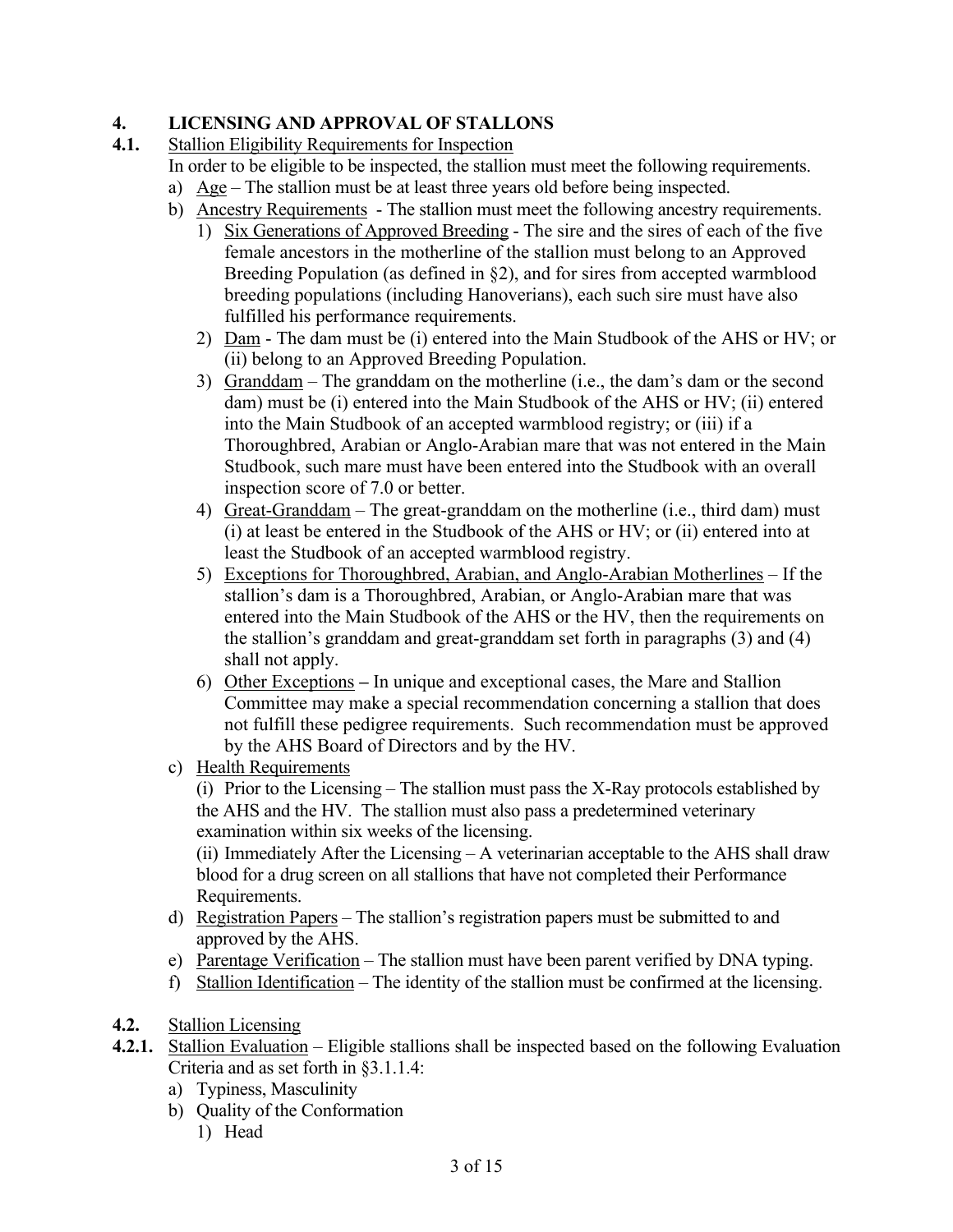- 2) Neck
- 3) Saddle position
- 4) Frame
- 5) Foreleg
- 6) Hindleg
- c) Correctness of Gaits
- d) Impulsion, Elasticity (Trot)
- e) Walk
- f) Canter
- g) Freejumping
- h) Rideability
- i) Overall Impression and Development
- **4.2.2.** Undersaddle/Freejumping Requirements
	- a) Stallions Aged Three to Six All three-, four-, five-, and six-year-old stallions shall be presented under saddle during their inspection to judge their basic gaits and rideability. Stallions with a jumping pedigree shall be required to free jump.
	- b) Stallions Aged Seven or more Stallions aged seven years or more shall be presented under saddle. Stallions with a jumping pedigree may be required to free jump at the discretion of the AHS and the HV.
- **4.3.** Minimum Licensing Scores
	- a) Hanoverian, Hessen, or Rhineland Registered Stallions Such stallions require: (i) an overall score of seven (7.0) for the Evaluation Criteria and (ii) a score of at least five (5) for each of the individual components of the Evaluation Criteria.
	- b) Thoroughbred Stallions Such stallions require: (1) an overall score of seven (7.0); (ii) a minimum score of six  $(6)$  for foreleg; (iii) a minimum score of six  $(6)$  for hindleg; (iv) a minimum score of seven (7) for impulsion and elasticity; and (v) a score of at least five (5) for each of the remaining components of the Evaluation Criteria; EXCEPT that, for an older Thoroughbred stallion, the minimum score for impulsion and elasticity may be waived in the event that the stallion has achieved a performance record acceptable to the AHS and the HV.
	- c) Other Eligible Stallions Such stallions require: (i) an overall score at the licensing as specified by the AHS and the HV (currently set at seven and one half  $(7.5)$ ); and (ii) a score of at least five (5) for each of the individual components of the Evaluation Criteria.
- **4.4.** Approval and Licensing Designations

Approval and licensing are the designations made by the AHS and HV concerning the use of a stallion for breeding. Based on achieving the minimum scores of the Evaluation Criteria, the Performance Requirements, and other requirements, the designations are as follows:

- a) Approved (Licensed and Performance Requirements met);
- b) Licensed (Performance Requirement not met); or
- c) Not licensed.

The designation concerning licensing or approval is given to the stallion owner in writing.

**4.5.** Appeal of Licensing Decision

The stallion owner is entitled to file an appeal of a "not licensed" decision. This appeal must be submitted in writing to the Chair of the Mare and Stallion Committee within four weeks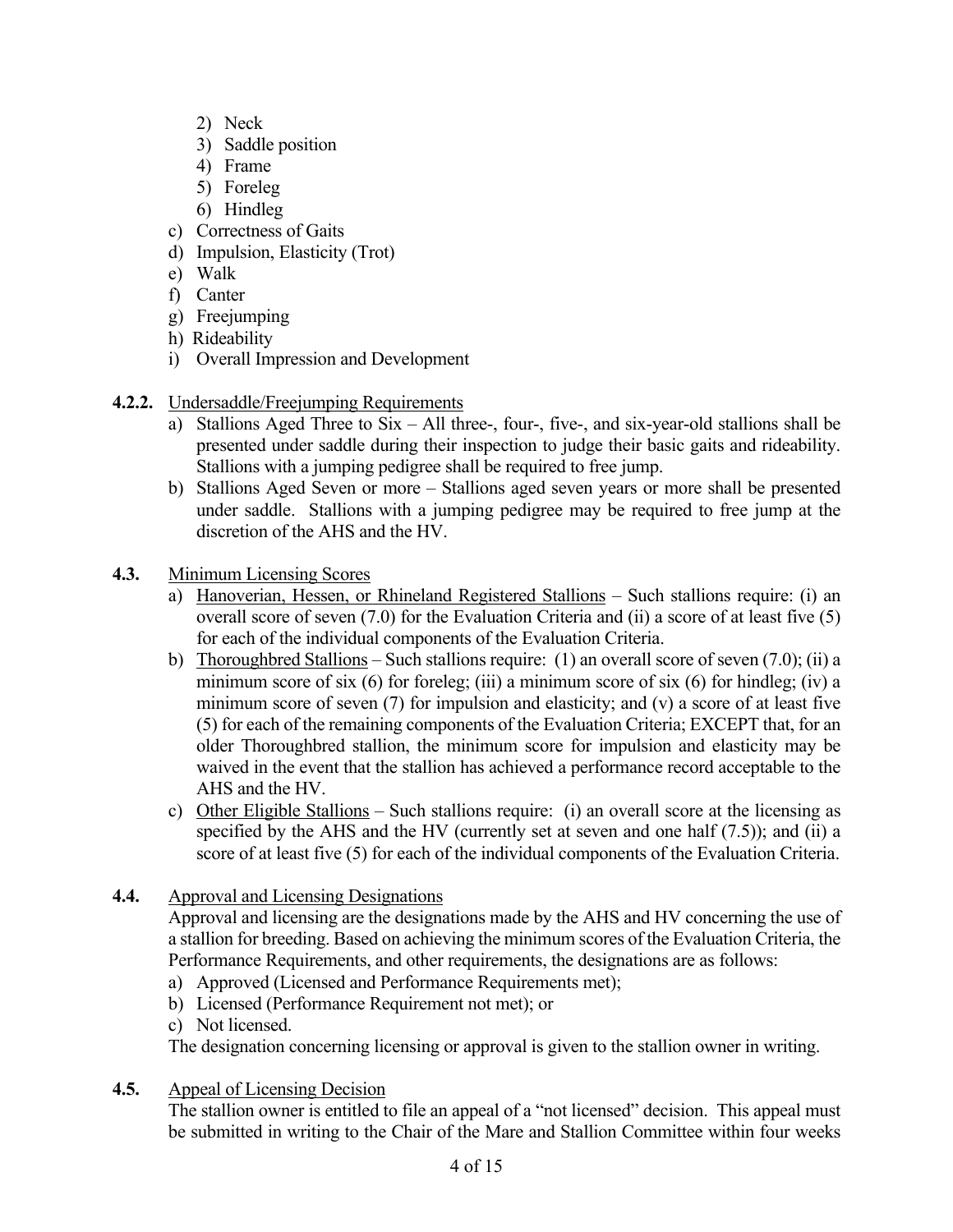after the stallion owner has been notified of such licensing decision. If the appeal is accepted, the stallion may be re-presented.

**4.6.** Withdrawal of the Designation

The designation shall be withdrawn or revoked:

- a) if, after the licensing or approval, a condition is discovered which would have made the stallion ineligible for licensing or approval.
- b) if a condition, which was attached to the licensing or approval, is not fulfilled within the required and allowed period of time.
- **4.7.** Stallion Approval
- **4.7.1.** Timing for Completing Performance Requirements
	- a) For Three- and Four-Year-Old Hanoverian Licensed Stallions Within two (2) years following their licensing, three- and four-year-old Licensed Stallions must successfully complete the Performance Requirements. In individual cases the Mare and Stallion Committee, on petition, may prolong this period for no more than an additional 15 months. If the stallion does not successfully complete the Performance Requirements within the prescribed period, then subsequent foals by such stallion will not be registered with the AHS.
	- b1) For Five-Year-Old Hanoverian Licensed Stallions Hanoverian stallions licensed as fiveyear-olds must attend a stallion performance test as a five-year-old before any foals may be registered with the AHS.
	- b2) For Six-Year-Old Hanoverian Licensed Stallions Hanoverian stallions licensed as sixyear-olds must successfully complete the Performance Requirements before any foals may be registered with the AHS.
	- c) For Seven-Year-Old and Older Hanoverian Stallions Hanoverian stallions aged seven years or more must successfully complete the Performance Requirements as a condition to be presented for licensing.
	- d) Non-Hanoverian Stallions Except as set forth below in  $(4.7.2(c)(iv))$ , Non-Hanoverian Stallions must successfully complete the Performance Requirements as a condition to be presented for licensing.

#### **4.7.2.** Performance Requirements

A stallion may complete the Performance Requirements by successfully completing either: a stallion performance test accepted by the AHS and the HV; performance in sport; or performance in young dressage horse competitions. Each of these alternatives is discussed in detail below.

a) Performance Test

Stallions may be approved through successful completion of a stallion performance test accepted by the AHS and the HV. The North American Stallion Sport Test offers a twopart stallion performance test recognized by the AHS and the HV and detailed requirements can be found at https://www.stallionsporttest.com.

b) Performance in Sport

Stallions may be approved through their successful performance in sport, namely dressage, jumping, eventing, show hunters or racing as set forth below:

1) In dressage, a stallion must place in the top three (3), five (5) times by three (3) different judges at FEI Prix St. Georges, or above, with minimum scores of 63% at USEF, FEI, or Equine Canada recognized shows, or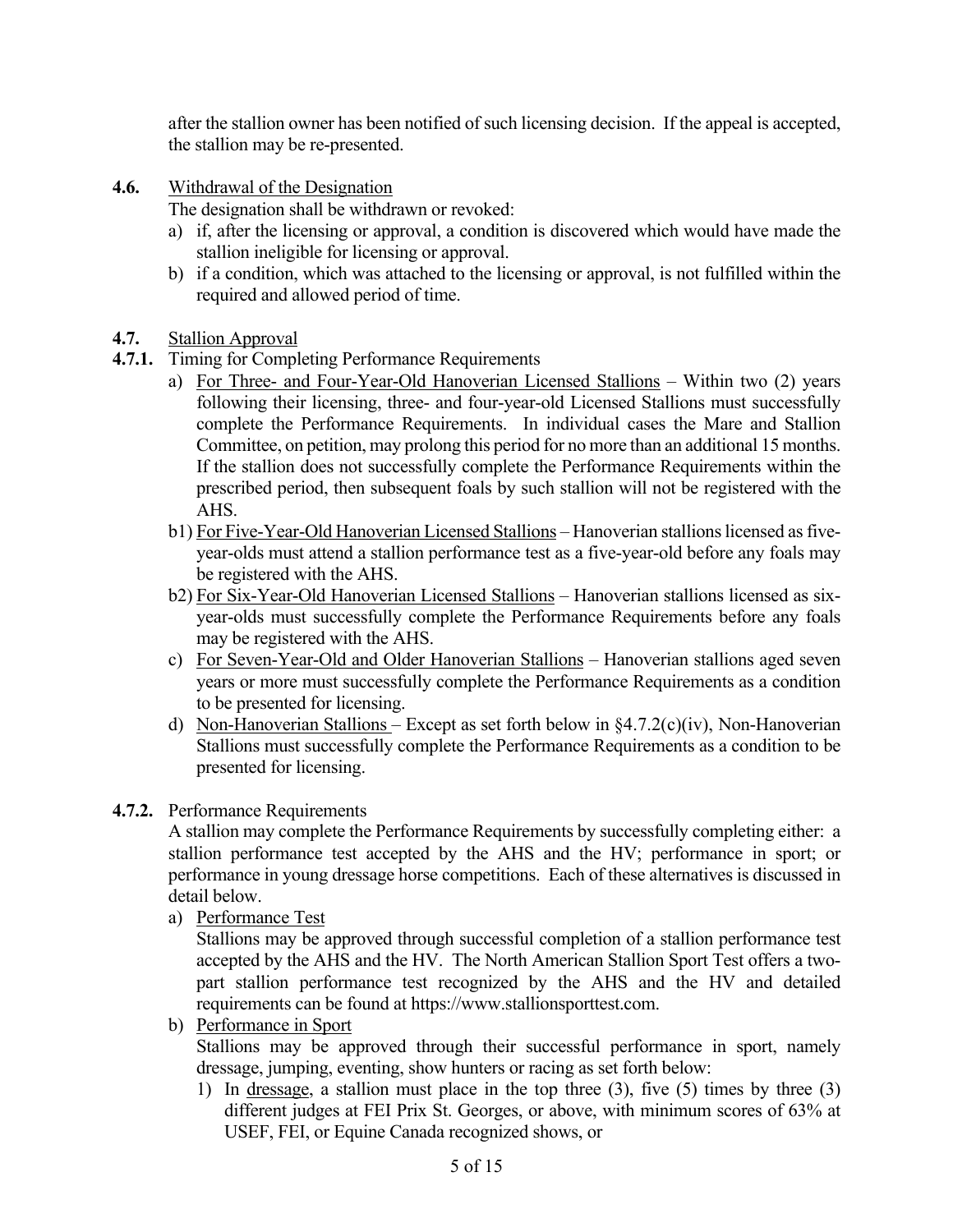- 2) In jumping, a stallion must place in the top three (3), five (5) times at 1.4m, or above, at USEF "A" rated shows or Equine Canada class "1" shows, or
- 3) In eventing, a stallion must place in the top three (3), five (5) times at CCI\*3 Long or Short, or above, at FEI licensed competitions, or
- 4) In show hunters, a stallion must either: 1) place in the top three (3), five (5) times in a USHJA International Hunter Derby competition offering prize money of \$20,000 or more; or 2) finish as champion five (5) times in a rated hunter division having six (6) or more entries, including at least three over fences classes, and jumping 3'9" or above, in either case at USEF "A" rated shows or Equine Canada class "1" shows, or
- 5) In racing, for Thoroughbred stallions only, a race record of the stallion may be accepted in lieu of another performance alternative if deemed of sufficient quality by the AHS and the HV.
- c) Performance in Young Dressage Horse Competitions Performance Requirements for stallions participating in the Young Dressage Horse Competitions are currently being revised. Please check with the AHS Office for the latest details.
- d) Elite Stallion Designation

Stallions that achieve a minimum score of 7.5 in both parts of the two-part stallion performance test, or that achieve the minimum placings and/or scores for the performance in sport requirements, or that achieve the minimum placings and/or scores in the Young Dressage Horse Competitions will receive an "Elite Stallion" title and the letters "ES" will be added to the stallion's registration papers and will also become part of the stallion's official name.

- **4.8.** Entry into the Stallion Book
- **4.8.1.** Licensed Stallions Subject to the limitations set forth in §4.10.1, all Licensed Stallions are eligible for breeding.
- **4.8.2.** World-Class Performance World-Class Performance Stallions and World-Class Performance Sires may be approved for breeding on request to the AHS Office from a breeder without being licensed by the AHS or the HV; provided, however, that such stallions:
	- a) have a pedigree acceptable to the AHS and the HV; and
	- b) already be licensed by a breeding society whose program is approved by the AHS and the HV.

#### **4.8.2.1.**Definitions

The following definitions apply to this section 4.8.2 regarding World-Class Performance Stallions or Sires:

- a) World-Class Performance Stallion A stallion shall be deemed to be a World-Class Performance Stallion if he appears in the year-end rankings of the WBFSH within the top 100 showjumping stallions, within the top 50 dressage stallions, or within the top 25 eventing stallions.
- b) World-Class Performance Sire  $-$  A stallion shall be deemed to be a World-Class Performance Sire if he appears in the year-end rankings of the WBFSH within the top 100 showjumping sires, within the top 100 dressage sires, or within the top 50 eventing sires.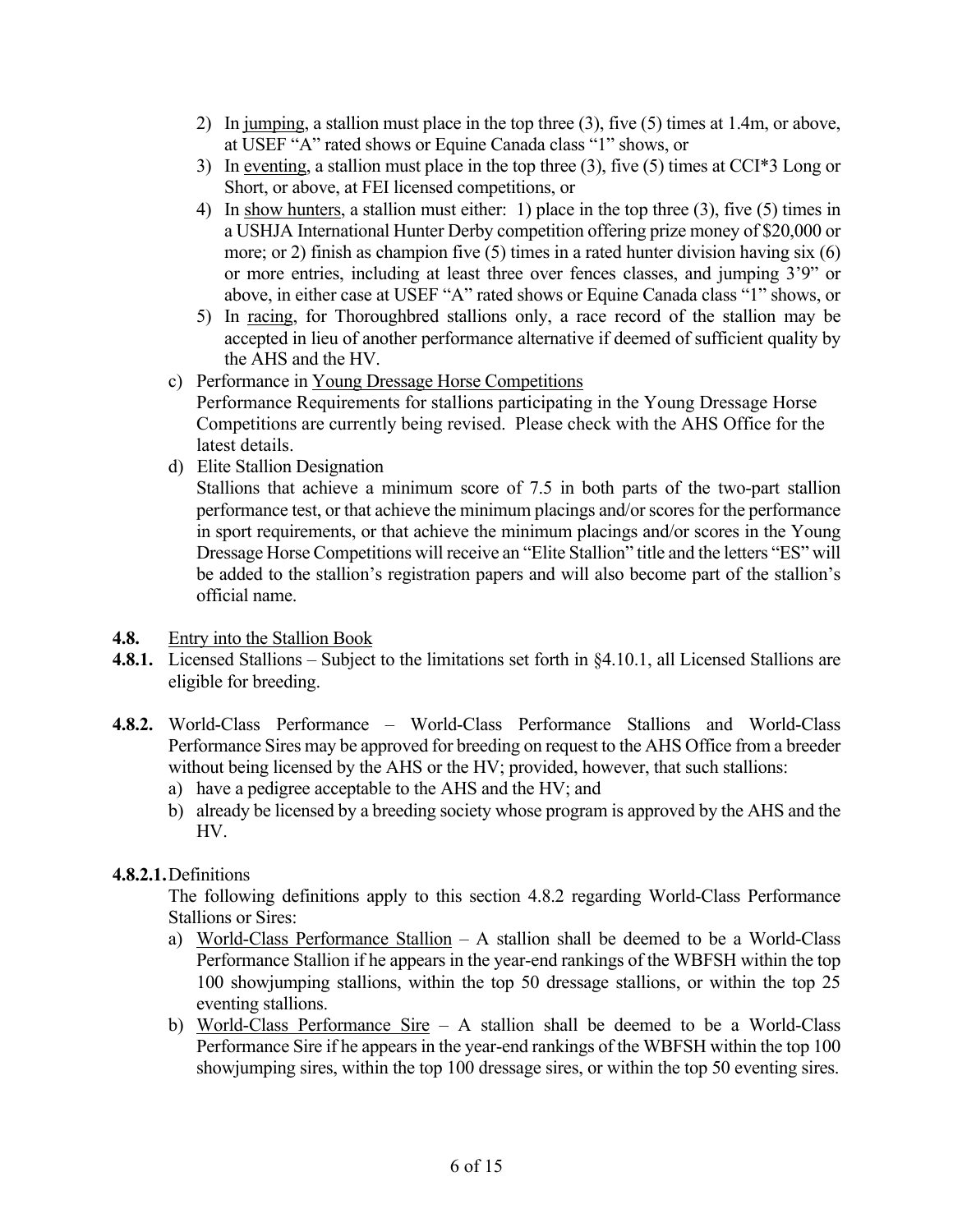# **4.9.** Activation of the Stallion

- **4.9.1.** Annual Activation A stallion's breeding privileges may be renewed annually by activating the stallion, namely by timely filing of the stallion's annual service reports and payment of stallion dues.
- **4.9.2.** Publication of Activated Stallions All stallions currently activated with the AHS shall be published annually in the AHS Stallion Directory and/or on the AHS website.
- **4.10.** Certain Limitations on Licensed Stallions
- **4.10.1.** License Limitations for Licensed But Not Approved Stallions Three- and four-year-old Hanoverian Licensed Stallions that have not satisfied the Performance Requirements are permitted to have a maximum of 20 AHS/ARS foals registered per year. Five-year-old Hanoverian Licensed Stallions that have attended the first part of the stallion performance test are permitted to have a maximum of 20 AHS/ARS foals registered. Six-year-old and older Hanoverian Licensed Stallions that have not satisfied the Performance Requirements are not permitted to have any AHS foals registered until such Performance Requirements are satisfied.
- **4.10.2.** License Limitations Based on Bloodlines To avoid too much concentration of individual bloodlines in the population and the danger of an increasing degree of inbreeding, a limitation on the number of foals that can be registered by a Licensed Stallion may be imposed by the Mare and Stallion Committee with the approval of the Board. The stallion owner shall be informed of this limitation not later than December 31 of the year preceding each breeding season for which this limitation is imposed. The stallion owner shall inform the mare owners of this limitation to the stallion's license.
- **4.10.3.** License Limitations Based on Use of Outside Breeding Populations In furtherance of the philosophy of "pure breeding" and to avoid over use of stallions from outside breeding populations, a limitation on the number of foals that can be registered by Licensed Stallions from such breeding populations may be imposed by the Mare and Stallion Committee with the approval of the Board. The AHS shall publish such license limitations on its website not later than December 31 of the year preceding each breeding season for which this limitation is imposed.
- **4.11.** Administration of the Licensing
- **4.11.1.** The dates of the licensing and its conduct are determined by the AHS and the HV.
- **4.11.2.** Application for the licensing of a stallion is to be submitted to the AHS.

# **5. INSPECTION OF MARES**

- **5.1.** Mare Eligibility Requirements
	- To be eligible to be inspected, the mare must meet the following requirements.
	- a) Age The mare must be at least three years old before being inspected.
	- b) Ancestry Requirements The mare must belong to an Approved Breeding Population as defined in §2.
	- c) Health Requirements The mare should have no health deficiency that is suspected to be inheritable.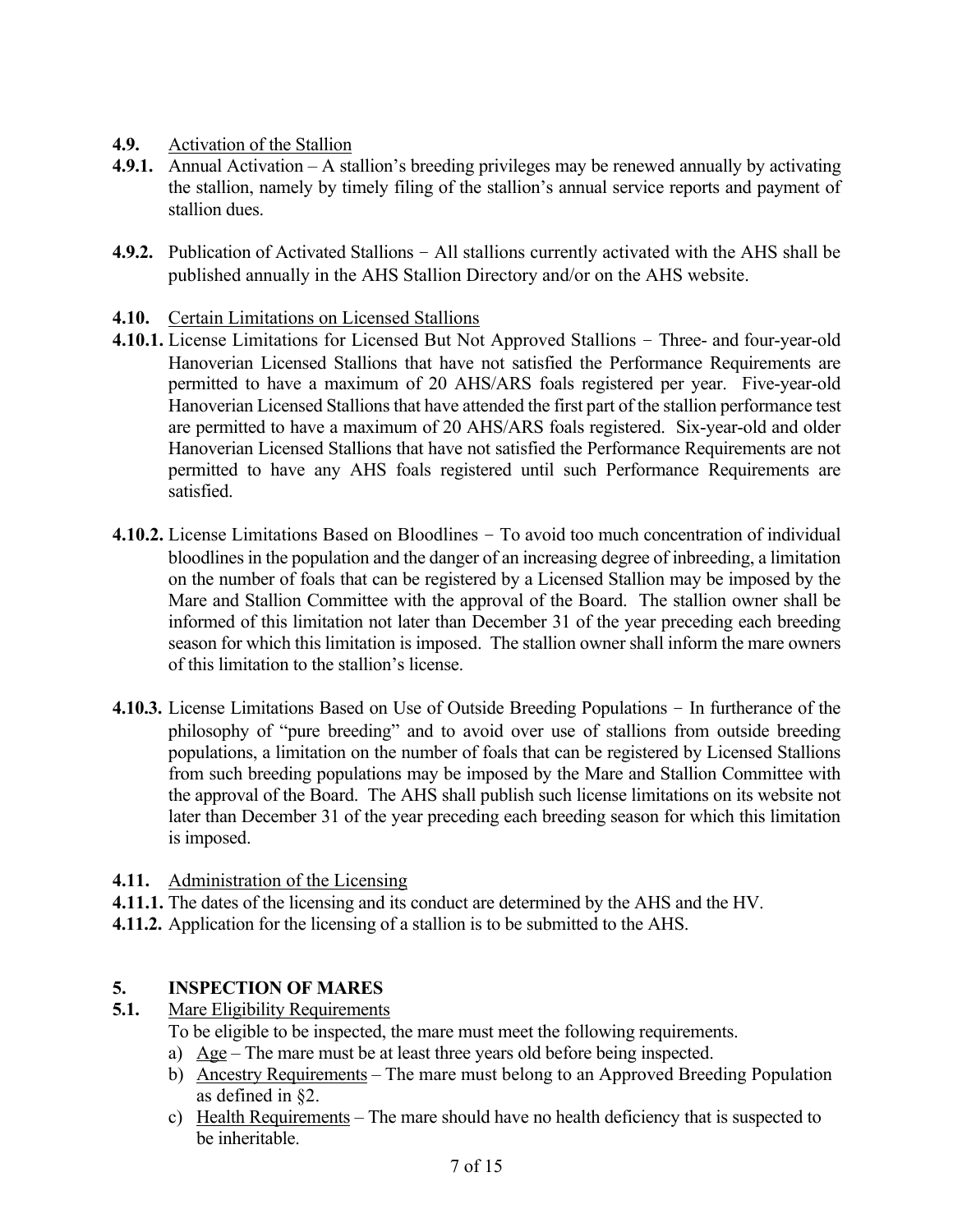- d) Registration Papers A copy of the mare's registration papers must be presented to the judges during the inspection for review.
- e) Mare Identification The identity of the mare must be confirmed at the inspection.
- **5.2.** Mare Inspection Mares may be inspected at an official inspection site or mares may be inspected via submission of a suitable video.

# **5.2.1** Mares Inspected at Official Inspection Site

Mares shall be inspected based on the following Evaluation Criteria and as set forth in §3.1.1.4:

- a) Typiness, Femininity
- b) Quality of the Conformation
	- 1) Head
	- 2) Neck
	- 3) Saddle position
	- 4) Frame
	- 5) Foreleg
	- 6) Hindleg
- c) Correctness of Gaits
- d) Impulsion, Elasticity (Trot)
- e) Walk
- f) Overall Impression and Development
- **5.2.2** Mares Inspected via Video Submission

Mares will generally be inspected following the Evaluation Criteria. However, mares will not receive individual scores for each of the Evaluation Criteria due to the inherent limitations of the video submissions. Instead, mares will receive an overall score for purposes of studbook placement as set forth in §5.3. Mares inspected under this section shall not be considered for the Hanoverian Premium Mare Program (see §5.4) or Studbook Upgrade (see §5.3.2) until subsequently re-inspected under §5.2.1.

- **5.3.** Mare Studbook Placement
- **5.3.1.** Placement Based on Inspection
	- a) For entry into the Main Studbook:

(i) a Hanoverian, Hessen or Rhineland Mare requires an overall score of six (6.0) or more for the Evaluation Criteria with no subscore less than (5), in addition, a Rhineland Mare out of a Thoroughbred Mare or out of an Arabian mare also requires a minimum subscore of at least seven (7) for impulsion and elasticity; or

(ii) a Non-Hanoverian Warmblood Mare requires an overall score of seven (7.0) or more for the Evaluation Criteria with no subscore less than five (5).

b) For entry into the Studbook:

(i) a Hanoverian, Hessen or Rhineland Mare out of a Main Studbook or Studbook dam requires an overall score of five (5.0) but less than an overall score of six (6.0) for the Evaluation Criteria with no subscore less than four (4);

(ii) a Hanoverian, Hessen or Rhineland Mare out of a Pre-Studbook dam requires an overall score of six (6.0) for the Evaluation Criteria with no subscore less than five (5); or (iii) a Non-Hanoverian Warmblood Mare out of a Thoroughbred Mare requires an overall score of seven (7.0) for the Evaluation Criteria, with a minimum subscore of at least seven (7) for impulsion and elasticity, and with no subscore less than five (5);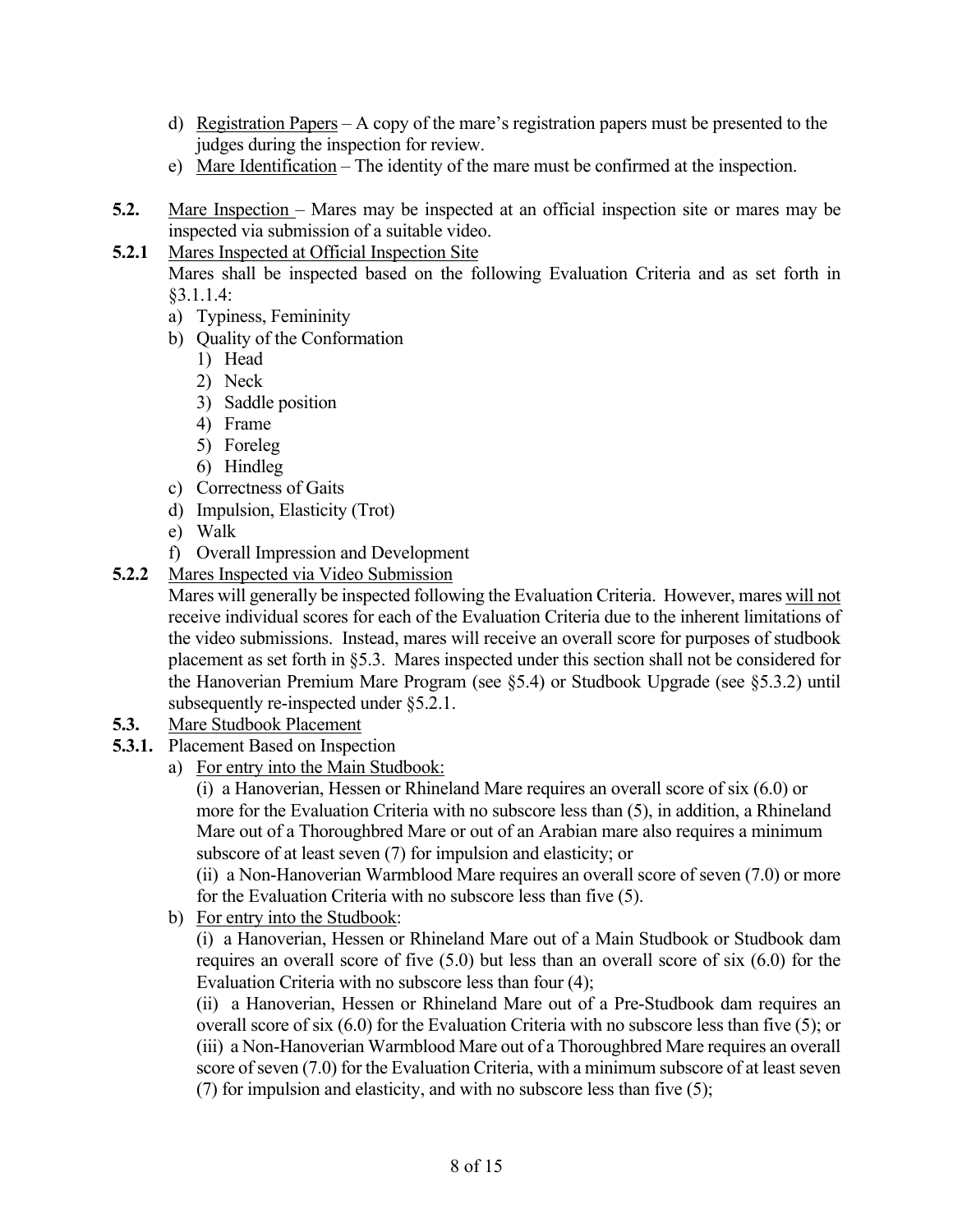(iv) a Thoroughbred, Arabian or Anglo-Arabian Mare requires an overall score of seven (7.0) or more for the Evaluation Criteria, with a minimum subscore of at least seven (7) for impulsion and elasticity, and with no subscore below five (5); and

(v) Mares under §5.3.1(b)(iii)-(iv) that do not achieve the minimum subscore for impulsion and elasticity may be nonetheless be entered into the Studbook upon successful completion of their Performance Requirements.

- c) For purposes of this §5.3.1, a Non-Hanoverian Warmblood Mare that could have received Hanoverian registration papers will be treated as a Hanoverian Mare.
- d) Mares approved by the HV are automatically entered into the corresponding section of the AHS mare studbook.
- e) Injured or aged Thoroughbred, Arabian or Anglo-Arabian mares with past competition records in dressage, jumpers, eventing, combined driving or show hunters, can be entered into the Studbook provided such competition record is verified and judged adequate by the Mare and Stallion Committee.
- f) The mare's entry in the Main Studbook or the Studbook shall be recorded on the mare's registration papers.
- **5.3.2.** Studbook Upgrade Based on Performance For upgrade from the Studbook to the Main Studbook, Studbook mares must successfully complete their Performance Requirements. In the event that the mare is upgraded, the mare's new studbook placement will be amended on her registration papers. In addition, upon application and payment of the appropriate fee, the registration papers of the existing registered offspring of the mare will also be amended to reflect the mare's new studbook placement.
- **5.4.** Mare Performance Requirements

As a basis for upgrading a mare to a higher studbook or granting the title of Hanoverian Premium Mare, the following performance alternatives apply: 1) a mare performance test; or 2) performance in sport. Each of these alternatives is discussed in detail below.

#### **5.4.1.** Mare Performance Test

A mare successfully completes the mare performance test if the mare either:

- a) receives an overall score of seven (7.0) or more (i.e., at least 21 points); or
- b) if the mare has a dressage pedigree, receives scores for gaits and rideability that together average 7.25 and receives a score of at least 5.0 for jumping; or
- c) if the mare has a jumping pedigree, receives scores for jumping and rideability that together average 7.25 and receives a score of at least 6.0 for gaits.

#### **5.4.2.** Performance in Sport

Mares may be evaluated through their successful performance in sport, namely dressage, jumping, eventing, or show hunters as set forth below:

- a) In dressage, a mare must receive three (3) scores of at least 60% at Second Level, Test 3, or above, by three (3) different judges at USEF or Equine Canada recognized shows, or
- b) In jumping, a mare must place in the top six  $(6)$  at 1.15m, or above, in at least three competitions at USEF "A" rated or Equine Canada class "1" shows, or
- c) In eventing, a mare must either: i) place in the top five (5) at least five times at Modified Level, or above; or ii) complete at least five (5) horse trials at Preliminary Level, or above, without jump penalties (not to include time penalties), or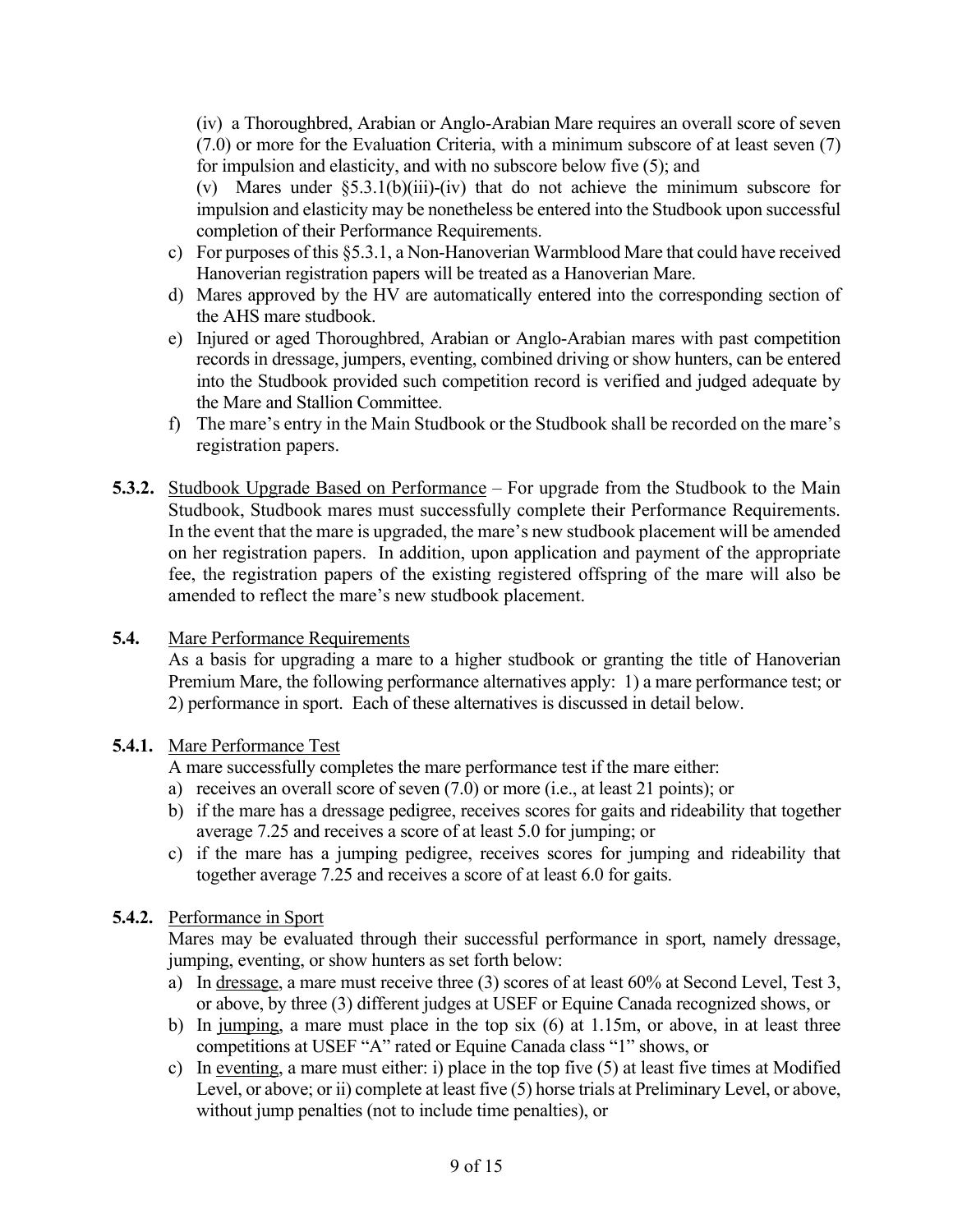- d) In show hunters, a mare must place in the top three (3) in an over-fences class of 10 or more entries, or in the top six (6) in an over-fences class of 20 or more entries, in any rated division jumping 3'6", or above, at five (5) different USEF "A" rated shows or Equine Canada class "1" shows.
- **5.5.** Hanoverian Premium Mare Program (Replaces Elite Mare Program)
- **5.5.1.** Hanoverian Premium Eligible Status A Hanoverian Mare with a Main Studbook dam receives her "Hanoverian Premium Eligible" status when she receives an overall score of seven (7.0) during her inspection or a "1a" prize during a mare show.
- **5.5.2.** Hanoverian Premium Mare Candidate Status A Hanoverian Premium Eligible mare receives her "Hanoverian Premium Mare Candidate" or "HPMC" status when she successfully completes her Performance Requirements.
- **5.5.3.** Hanoverian Premium Mare Title A Hanoverian Premium Mare Candidate receives her "Hanoverian Premium Mare" or "HPM" title upon production of a registered Hanoverian foal or a registered Rhineland foal. Once a mare receives her Hanoverian Premium Mare title, the letters "HPM" will be added to the registration papers and also will become part of the mare's official name.
- **5.5.4.** Dispensation for Exceptional Jumping Mares For purposes of this section, a Hanoverian Mare with an overall score less than seven (7.0) for her inspection shall nonetheless be deemed "Hanoverian Premium Eligible" if the mare has:
	- a) an actual overall inspection score of 6.83 and an average score for freejumping of at least eight (8.0);
	- b) an actual overall inspection score of 6.67 and an average score for freejumping of at least nine (9.0);
	- c) an actual overall inspection score of 6.5 and an average score for freejumping of ten  $(10.0).$

#### **5.6.** Competition Mare Designation

- **5.6.1.** A Hanoverian Mare receives her "Competition Mare" title when she achieves the following record in sport in either dressage, jumping, eventing, or show hunters as set forth below:
	- a) In dressage, a mare must place in the top five (5), five (5) times, with scores of at least 63% at Fourth Level, or above, by three (3) different judges at USEF or Equine Canada recognized shows, or
	- b) In jumping, a mare must place in the top five (5), five (5) times, at 1.3m, or above, in either: i) classes with at least fifteen (15) horses, or ii) with clear rounds, at USEF "A" rated or Equine Canada class "1" shows, or
	- c) In eventing, a mare must: i) finish in the top five (5), at least once at FEI licensed competitions at CCI\*3 Long or Short, or higher; and ii) complete, without cross country jumping penalties, two or more other competitions at the same level or higher, or otherwise at USEF licensed intermediate horse trials, or
	- d) In show hunters, a mare must either: 1) place in the top five (5), five (5) times in Hunter Derby classes jumping 3'6", or above, and having prize money of \$10,000 or more; or 2) finish as champion five (5) times in a rated hunter division having six (6) or more entries, including at least three over fences classes, and jumping 3'6" or above, in either case at USEF "A" rated shows or Equine Canada class "1" shows.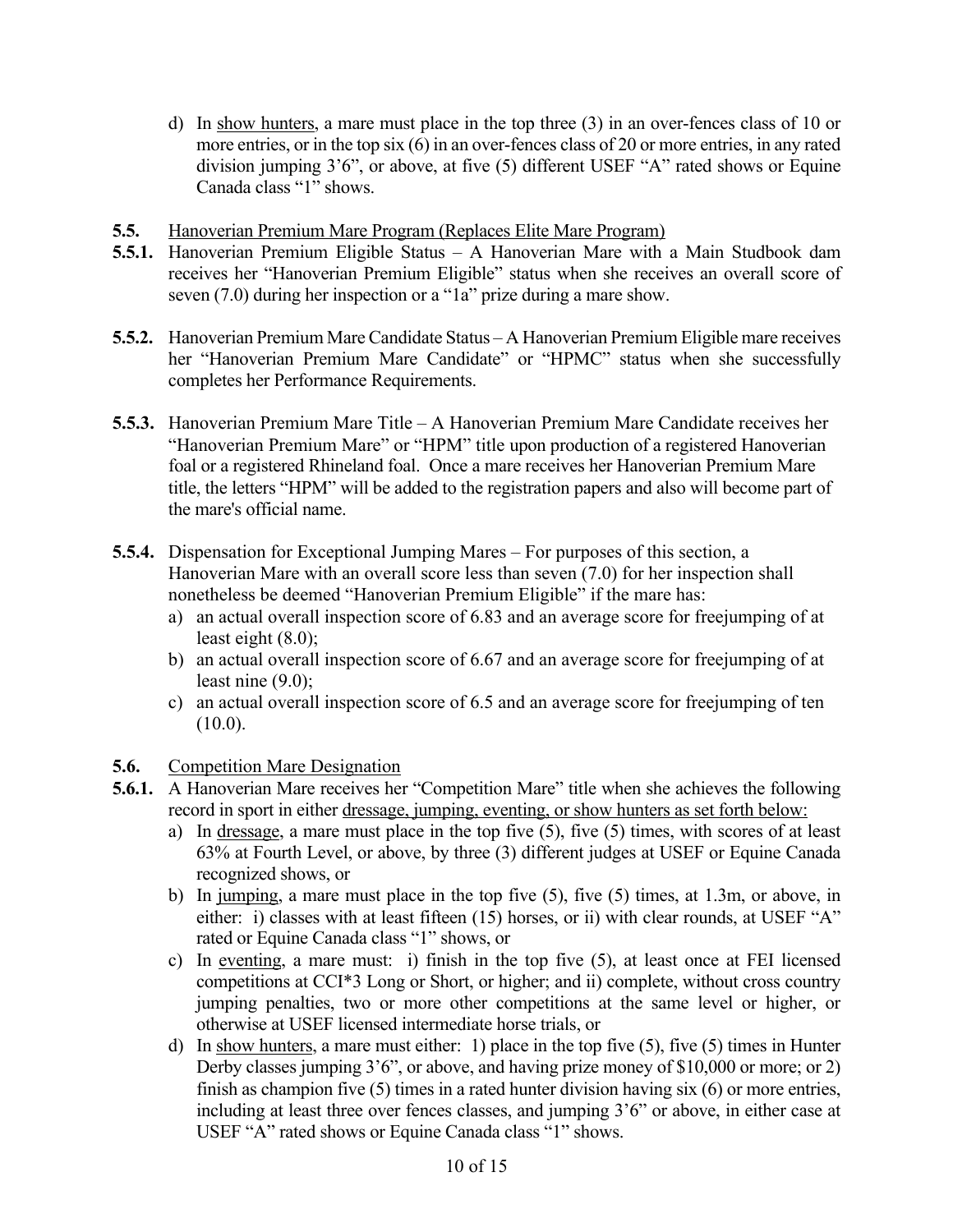- **5.6.2.** Once a mare receives her Competition Mare title, the letters "CM" will be added to the registration papers and also will become part of the mare's official name.
- **5.7.** Amendment to Studbook Entries
- **5.7.1.** The AHS will transfer a horse to a different part of the studbook, or delete from the studbook, if it subsequently receives information that the requirements for entering the mare in the studbook were not fulfilled.
- **5.8.** Posthumous Entry of Mares A deceased Hanoverian Mare may be entered into the studbook of her dam in order to permit registration of the mare's last-born foal.

#### **6. REGISTRATION OF FOALS**

- **6.1.** Foal Eligibility for Registration A foal shall be eligible to receive AHS registration papers when each of the following conditions are met:
- **6.1.1.** Approval of Sire and Dam A foal must have approved parents. In particular, the foal is eligible for registration when:
	- a) Sire is an AHS/HV Licensed Stallion or Approved Stallion, and
	- b) Dam is an AHS/HV Approved Mare.
	- c) If both the requirements of (a) and (b) are met, the foal shall be registered without regard to percentage of Hanoverian blood.
- **6.1.2.** Sire Must Be Activated In order for the foal to be eligible for registration, the sire must be activated according to the following:
- **6.1.2.1.** For stallions standing inside the United States, the sire must be activated in the year of conception via payment of its stallion dues (typically by the stallion owner).
- **6.1.2.2.** For stallions standing outside the United States, the sire may be activated in the year of conception via payment of its stallion dues by the stallion owner or by the stallion owner's agent.
- **6.1.2.3.** For stallions not activated with the AHS, the foal may be registered upon payment of an Inactive Stallion Fee (typically by the breeder/owner of the foal).
- **6.1.2.4.** For gelded or deceased stallions, the foal may be registered upon payment of an Inactive Stallion Fee.
- **6.1.3.** Verification of Genetic Parentage The foal must be parent verified through DNA typing.
- **6.1.4.** Production of Progeny Production of progeny can be achieved by breeding using natural service, including pasture breeding, artificial insemination, transported semen (fresh or frozen), or by embryo transfer (fresh or frozen). In the case of embryo transfer, multiple foals per donor mare per breeding season may be registered. Clones and foals having clones in their pedigrees may not be registered.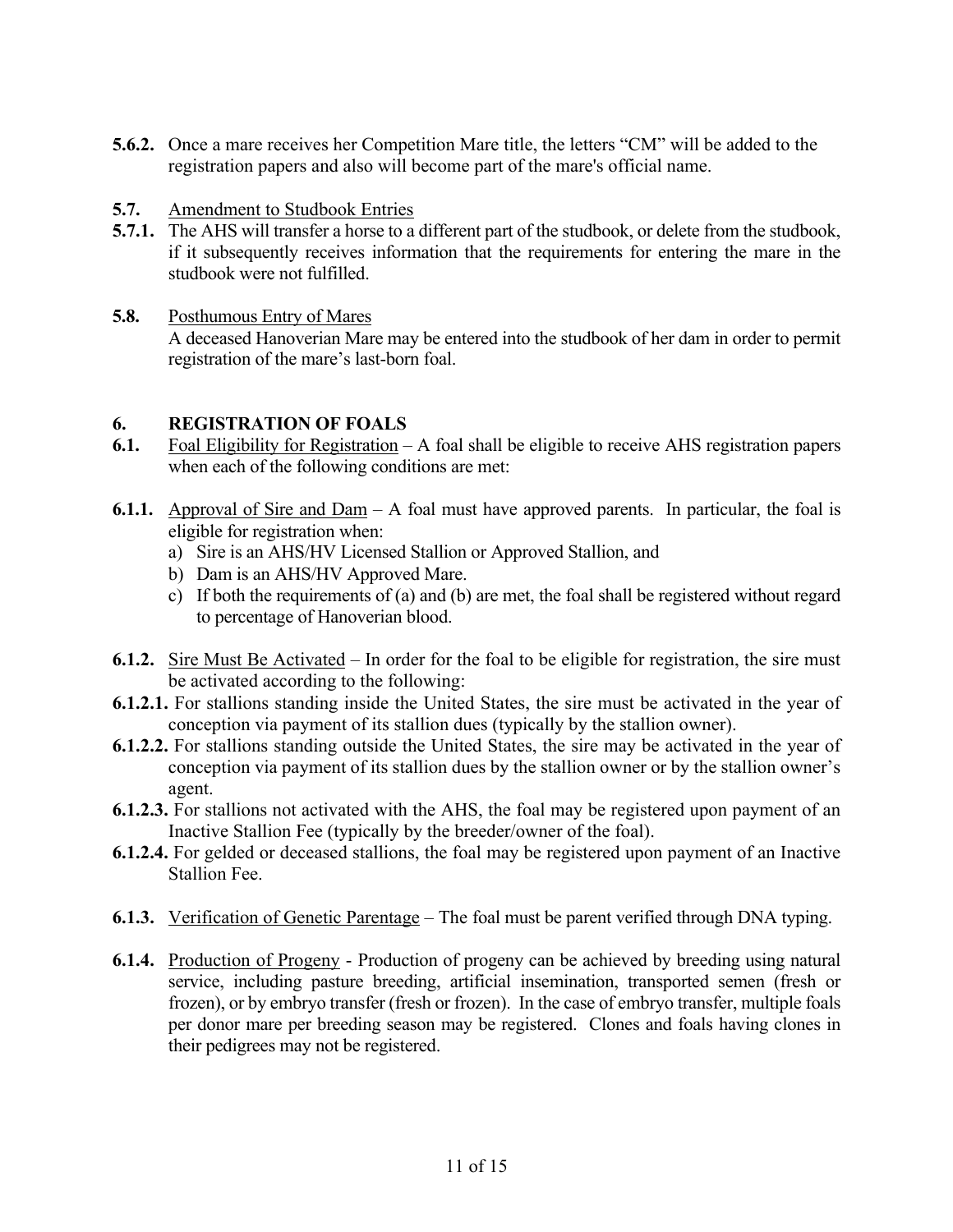- **6.2.** Certificate of Pedigree
- **6.2.1.** Foals Eligible for Certificate of Pedigree In the event that a foal is not otherwise eligible for AHS registration, a Certificate of Pedigree may be issued to the foal that is either (i) sired by an Approved Stallion or a Licensed Stallion or (ii) out of an Approved Mare.
- **6.2.2.** Parent verification of the foal through DNA typing is not required but is highly recommended, particularly for fillies as a means of permanent and unequivocal identification of the horse.
- **6.2.3.** The Certificate of Pedigree shall contain the same information as AHS registration papers.
- **6.2.4.** There is no time limit with respect to the issuing of Certificates of Pedigree.
- **6.2.5.** Horses with a Certificate of Pedigree from the AHS generally cannot be entered into the AHS breeding program; however, horses with Certificates of Pedigree may receive full registration papers and enter the AHS breeding program in circumstances where both parents of such horses subsequently become approved for breeding.
- **6.2.6.** Horses with a Certificate of Pedigree are generally eligible to participate in the AHS's awards programs.
- **6.3.** Application for Registration
- **6.3.1.** The application for either AHS foal registration or a Certificate of Pedigree must contain the following information supplied by the breeder or owner of the foal:
	- a) three requested names for the foal;
	- b) name and registration number of the foal's dam (where known);
	- c) name and registration number of the sire;
	- d) name and address of the breeder of the foal;
	- e) date of birth, sex, color and markings of the foal;
	- f) signature of the breeder of the foal;
	- g) payment of all appropriate fees.

Foal registration materials will be sent to the foal owner after payment of the fees.

- **6.3.2.** Registration papers should generally only be issued in the year of birth, but no later than the end of the yearling year.
- **6.4.** Registration Papers
- **6.4.1.** Official Documents of the AHS Registration papers and Certificates of Pedigree are official documents of the AHS concerning the ancestry of a horse. Such official documents are issued to the owner of the horse, but remain the property of the AHS at all times.
- **6.4.2.** Content of Registration Papers Registration papers shall contain the following information:
	- a) The name and address of The American Hanoverian Society;
	- b) Date and place issued;
	- c) Universal Equine Life Number (i.e. Registration Number);
	- d) Embossed seal of the AHS;
	- e) Signature of the Studbook Keeper;
	- f) Names and addresses of the breeder and of the owner(s);
	- g) Date of birth, sex, color, markings, and the foal brand ;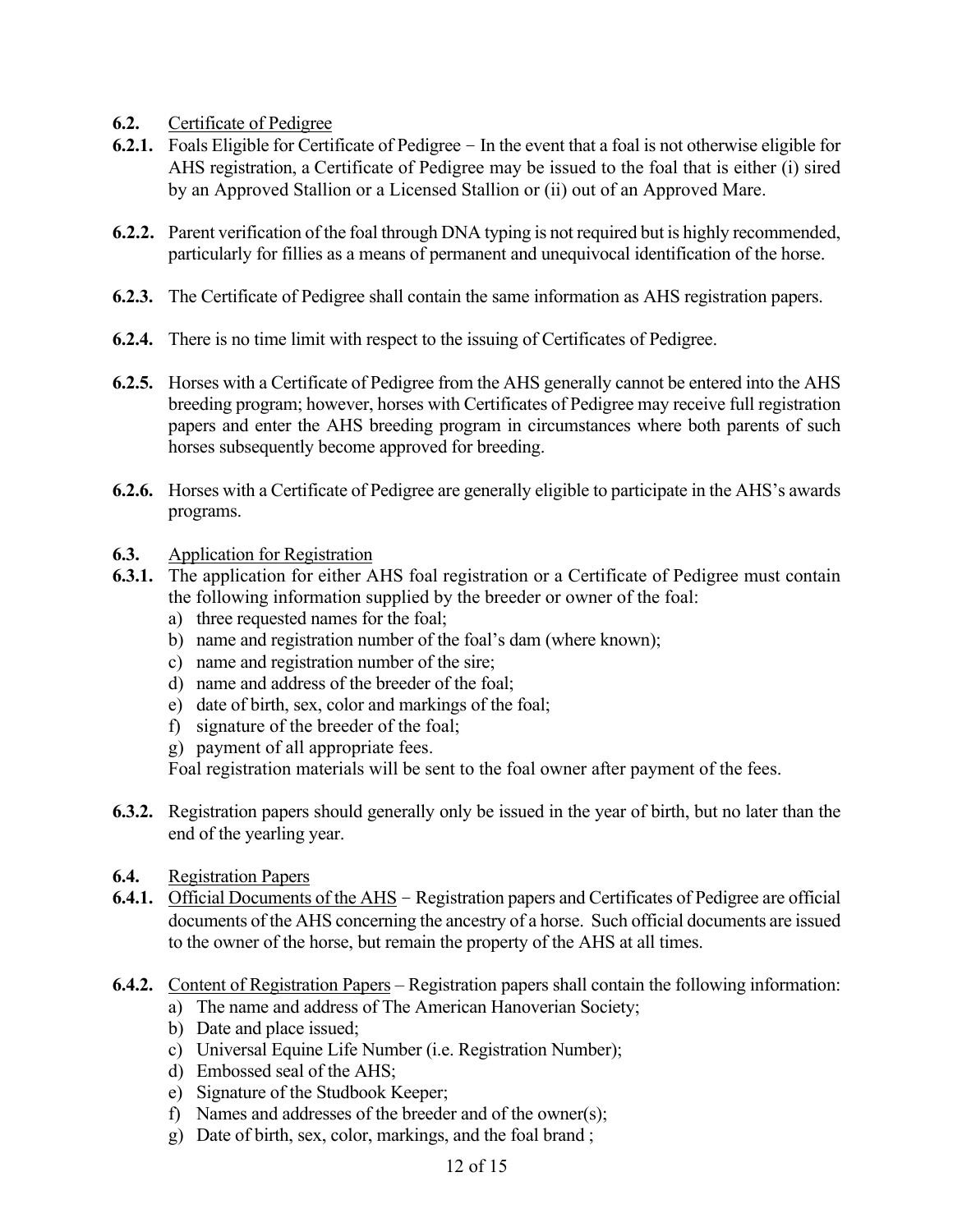- h) Four generations of ancestors;
- i) Entry of the parents and their ancestors into the breeding program; and
- j) Results of the performance tests of the sire, the sire's sire, and the dam's sire.
- k) Other information as shall be deemed appropriate or desirable by the Board on recommendation from the Mare and Stallion Committee
- **6.4.3.** Registration Number Each horse shall be allocated a 15-digit Universal Equine Life Number (UELN) when it is registered by the AHS and shall follow the horse for life. The UELN is composed as follows:

| For Hanoverian horses foaled in the United States:<br>(i) |           |         |                       |              |
|-----------------------------------------------------------|-----------|---------|-----------------------|--------------|
| 840                                                       | 023       | 03      | 49273                 | 15           |
| Country Code                                              | Studbook  | Society | Sequential Five-Digit | Year of      |
| for United States                                         | of Origin | Code    | Number                | <b>Birth</b> |
| For AHS Hanoverian horses foaled in Canada:<br>(11)       |           |         |                       |              |
| 124                                                       | 030       | 03      | 36204                 | 15           |
| <b>Country Code</b>                                       | Studbook  | Society | Sequential Five-Digit | Year of      |
| for Canada                                                | of Origin | Code    | Number                | <b>Birth</b> |
| For Hanoverian horses foaled in Mexico:<br>(iii)          |           |         |                       |              |
| 484                                                       | 005       | 03      | 54912                 | 15           |
| Country Code                                              | Studbook  | Society | Sequential Five-Digit | Year of      |
| for Mexico                                                | of Origin | Code    | Number                | <b>Birth</b> |

- **6.4.4.** Registration Name Mares which are entered into the AHS studbook as well as stallions which are entered in the Stallion Book must be named. However, a horse may also be named earlier, i.e. at the time of foal registration. This name is to begin with the same letter as the name of the sire, except in the case of certain stallions descending from the F-W line. The name allocated at the time of foal registration may be changed provided the horse has not been inspected and entered into the breeding program. A name once given to an Approved Stallion may not be given again to any horse other than a full brother (with the appropriate suffix, II etc.). Name choices are restricted to twenty (20) spaces, including letters, punctuation marks and numerals.
- **6.4.5.** Accuracy of Information The breeder (mare owner, leasee, or embryo owner at the time of conception) is responsible for the accuracy of the information on the application for foal registration, as well as further requirements which the breeder must submit to AHS. The breeder shall be obliged to check the registration papers after they have been issued by the AHS, to ensure that all information is correct. If incorrect information is discovered, the AHS is to be informed so that corrections can be made.
- **6.4.6.** Amendments to Registration Papers All changes to the registration papers, including, for example, breeding data, death, sale, amendments of color or distinguishing marks, results of performance tests are to be communicated to the AHS by the horse's owner. Amendments to the registration papers or Certificates of Pedigree shall be produced by the AHS and sent to the Owner of Record.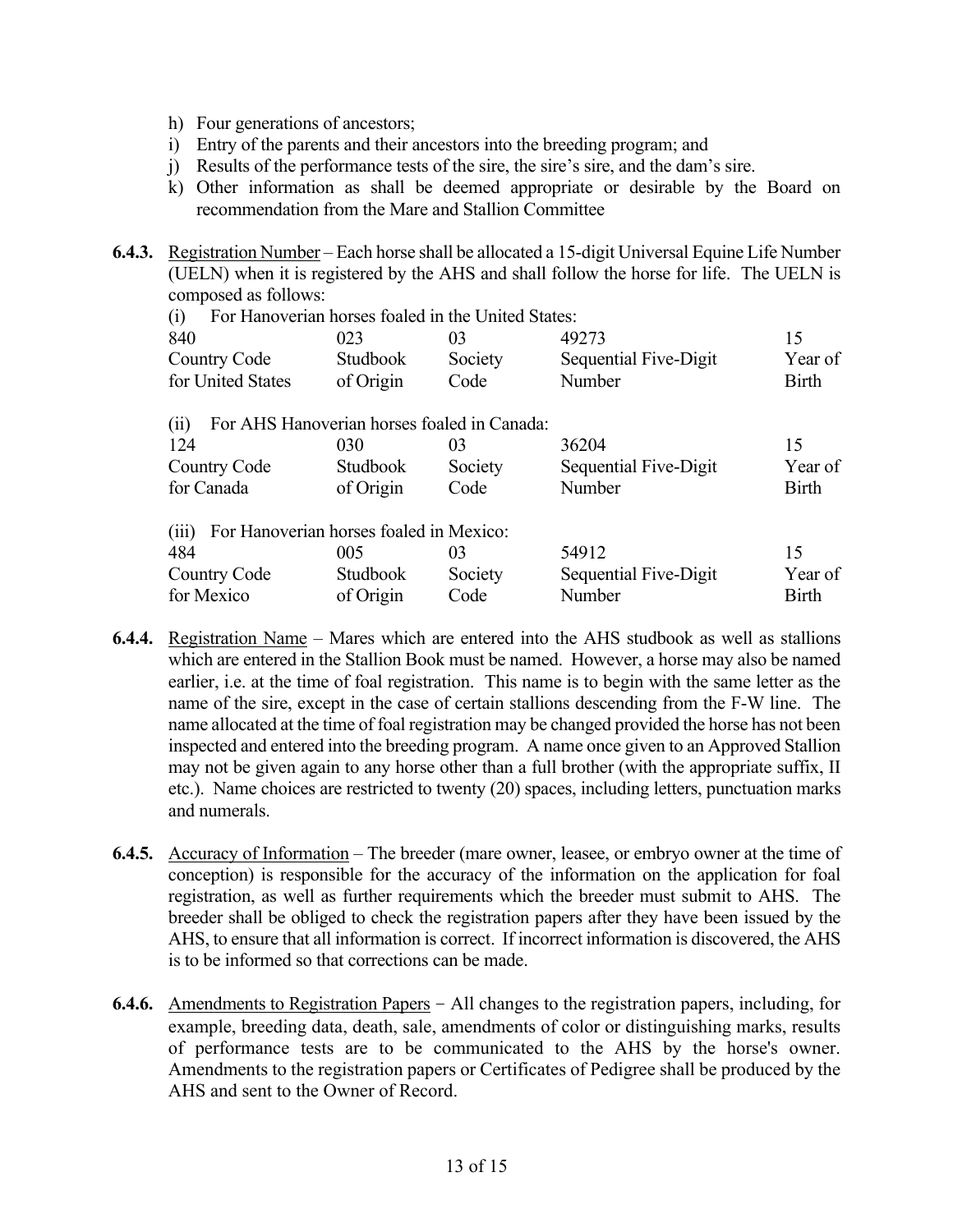**6.4.7.** Duplicate Copies – A duplicate copy of registration papers or Certificates of Pedigree can only be issued after application and presentation of a signed, notarized statement concerning the loss of the original. The replacement document is to be clearly marked as a duplicate copy.

# **7. KEEPING OF THE STUDBOOK**

The studbook shall be maintained by the AHS. The studbook records shall contain the following information for each horse:

- a) the names and addresses of the breeder and owner;
- b) the date of birth, sex, color and markings;
- c) the registration number;
- d) the foal brand;
- e) the horse's lineage;
- f) studbook level, and if applicable, changes based on performance;
- g) the date registration papers (and duplicates, if any) were issued;
- h) the inspection and performance scores;
- i) the registered progeny;
- j) show records (if available); and
- k) the DNA type.

#### **8. OBLIGATIONS OF THE STALLION OWNER**

- **8.1.** Obligations of the Stallion Owner The stallion owner is responsible to the AHS for correct documentation of the stallion's breeding activity and its recording. In particular, the stallion owner must fulfill the following obligations:
- **8.1.1.** Activate the stallion (by payment of annual breeding dues) by October 1 prior to the year for which the stallion is being activated. Returning the annual stallion service report to the AHS by November 30 of each year. Failure to activate the stallion by October 1 by payment of annual breeding dues, or failure to file the annual stallion service report by November 30 incurs a penalty payable before the AHS can accept the tardy report.
- **8.1.2.** Observe all limitations concerning the use of stallions imposed by the Mare and Stallion Committee according to §4.
- **8.1.3.** Inform the AHS of (i) any change of ownership of a stallion; (ii) any change of location of a stallion; (iii) the death of the stallion; or (iv) any event which indicates that the stallion may no longer be available for breeding.
- **8.2.** Stallion Service Report At the end of the breeding season, owners/agents of activated stallions are sent an annual stallion service report. The stallion owner is obliged to keep a list of mares bred along with the name and address of the owner and submit this entire list as an annual stallion service report to the AHS by November 30. The annual stallion service report must contain the following information:
	- a) the name and registration number (where known) of each mare bred;
	- b) the breed of each mare (where known);
	- c) all dates of breeding and/or shipping of semen;
	- d) the name and address of the mare's owner/leasee;